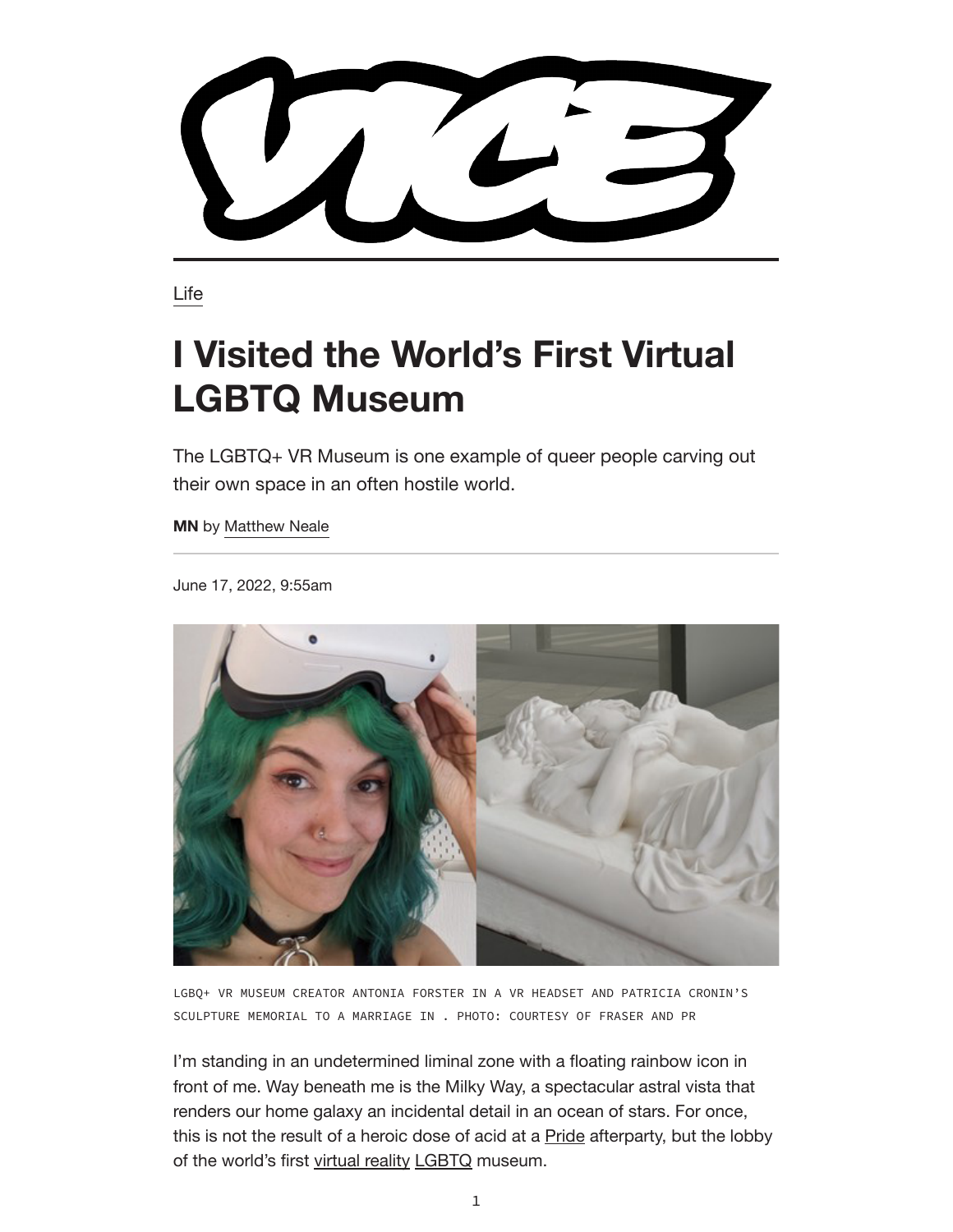Devised by Antonia Forster – activist, speaker, self-taught coder and once declared one of the most influential queer people in Bristol – the LGBTQ+ VR Museum offers a cultural exhibition based on contributions across the queer community, from the southwest of England to Denmark and Ghana. Each exhibit is made up of a 3D scan of a particular object and an accompanying voice message telling the story of its significance. It's here that a set of nail polish becomes an act of defiance, a karaoke microphone an avatar for proxy community and a carefully mislaid copy of James Baldwin's Giovanni's Room a bid to be discovered and seen.

Forster's museum began life, like so many moments of cultural watershed, when she simply couldn't find one anywhere else. "I kept thinking: 'Surely someone's done this?'" she tells me from a café in Brislington, Bristol. But they hadn't. As it transpired, there was no dedicated LGBTQ+ museum in the UK at the time (Queer Britain has since opened its doors as a physical museum, where Forster's project will be making an appearance in July). So she made one.

As well as bringing together community, the project was intensely personal too. After being asked to speak at a TEDxTalk event in 2017, Forster realised the talk would constitute coming out to her family as bisexual and polyamorous. Most of the conversations did not go well; some, she says, devolved into blackmail, bribery and threats. "I was given that choice very explicitly: 'We'll continue to support you, but only if you stay in the closet.' And I didn't want to do that," she says. "So my strategy was to become a software engineer."

The move provided Forster with the knowledge and resources to access and create virtual worlds – and now, the freedom to give back to her community. Thomas Terkildsen was one of a wave of contributors who responded to a callout on social media, and it quickly became apparent that his background in VR development opened up possibilities for more in-depth collaboration on the project.

"I knew it was a massive undertaking for one person – in hindsight it has been a huge project for two people trying to do it while also working full-time jobs," he says. "I remember going on school trips to museums where I saw paintings of men and women being in love. I never saw any artworks telling stories of men loving men. I'm sure it would have helped me find myself if that sort of representation existed. And now it does."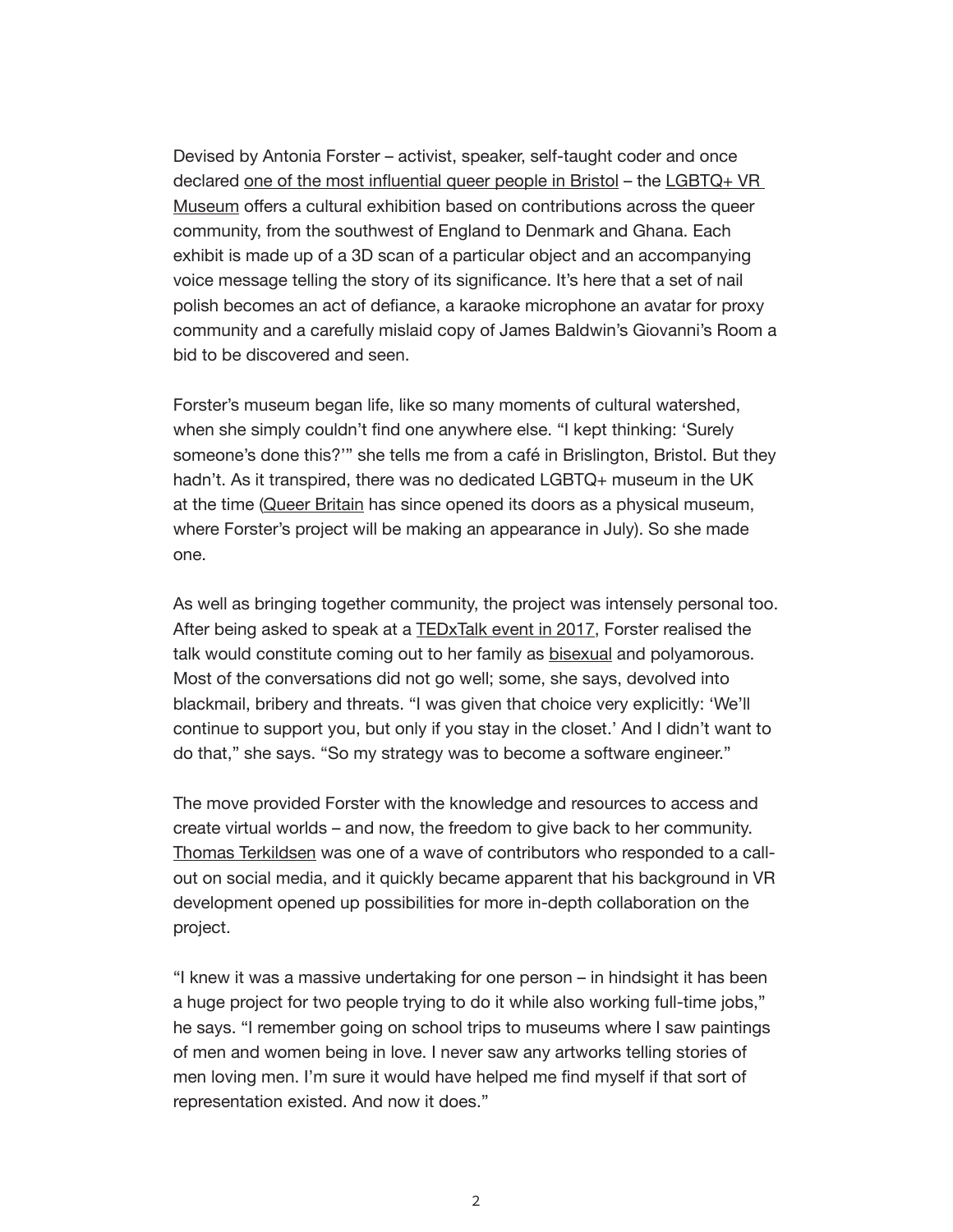

THE INTERIOR OF THE LGBQ+ VR MUSEUM. PHOTO: COURTESY OF PR

Stepping inside the museum, the experience of entering an alternate reality transcends the technical beauty of its pristine surfaces and colourful exhibits. It's my first time using a Meta Quest 2 headset, and its immersive quality is certainly sufficient to convince me I'm about to fall off the step to the garden outside on more than one occasion. But what's truly remarkable is the sense of occupying a queer space which isn't a temporary loan, when LGBTQ+ events are so often stuffed into straight-leaning dive bars, standard art venues, or otherwise makeshift DIY affairs. It's a dedicated space, and one that you realise the UK is severely lacking after the headset comes off.

Some people have waited longer than others for these moments. New Yorkbased artist Patricia Cronin contributed a virtual rendition of the marble statue she created in 2002; titled *Memorial to a Marriage*, it depicts Cronin and her partner Deborah locked in an embrace to mark their love after death, at a time when they couldn't marry. It remains the world's first and only marriage equality monument. "The challenge of this work was to strike a balance between a high level of formal execution and pointed political protest," she can be heard explaining in the museum. "What I couldn't have in life, I would have forever in death."

Speaking to Cronin 20 years on, now happily married to Deborah, she still sees a frustrating lack of visibility for lesbians and the wider LGBTQ+ community. As ever, the problems are intersectional: For a Bristol-based project launched in the same year the Colston statue-topplers were cleared, the question of who owns public spaces and how they decide what gets displayed in them is more relevant than ever.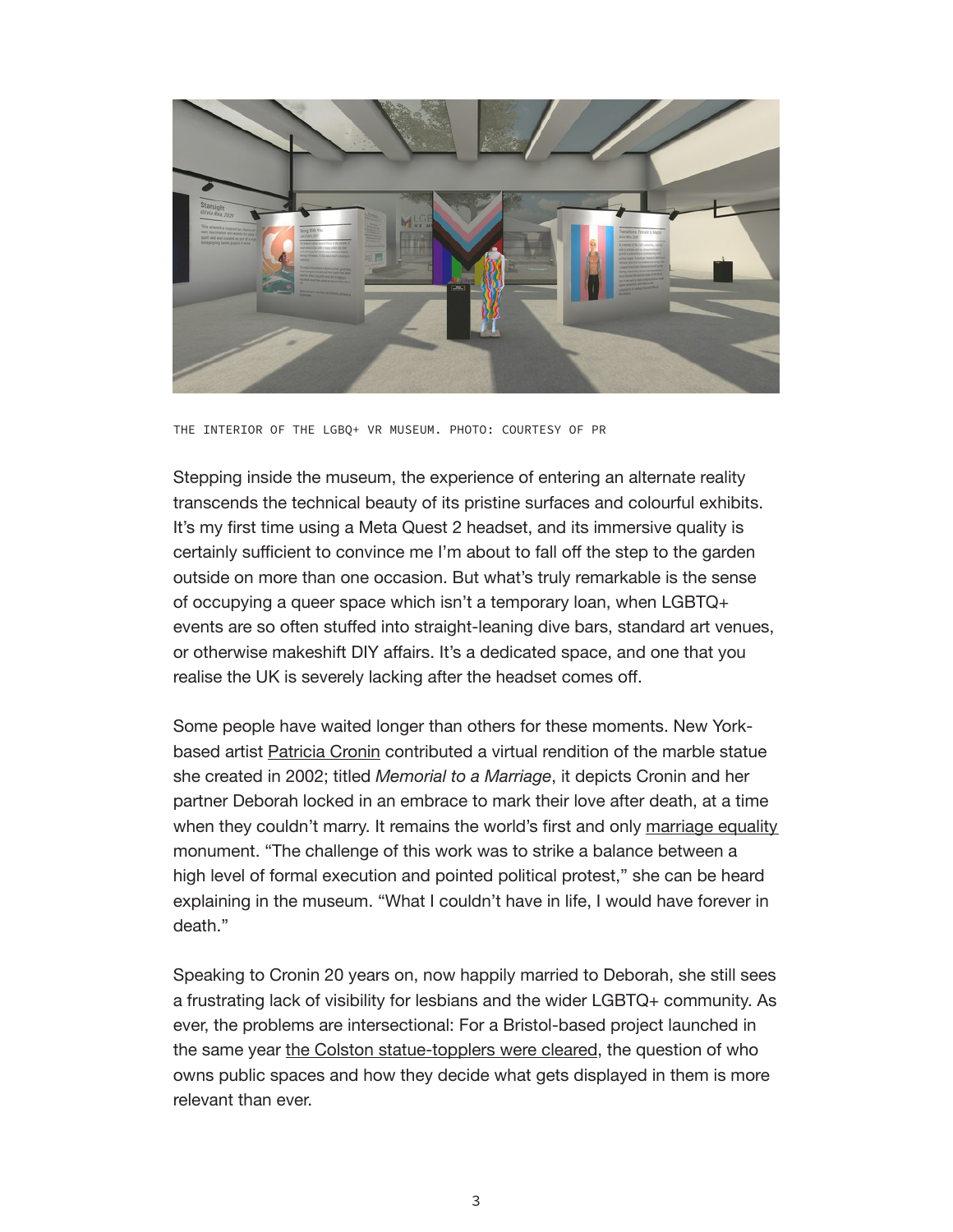

AN EXHIBIT IN THE LGBQ+ VR MUSEUM. PHOTO: COURTESY OF PR

"I rarely see my reflection in white male heterosexual patriarchal culture. When I do see it, lesbians are usually the butt of a joke in a movie trailer or in pornography designed by and for straight men," Cronin says. "So, in addition to not to seeing women honoured in public monuments and same-sex marriage being illegal in the US at the beginning of the 21st century, I decided to imagine a world where misogyny and homophobia didn't exist."

Cronin says she's still giving her friends the same advice she was in 2002: "If you want permanent public art, you've got to buy the land." But she's not holding her breath. "I refuse to wait for the outside world, local and federal municipalities, nor the culture from the art world to Hollywood to validate me. I'll do it for myself, thank you. I have the radical imagination to reject my absence and insist on my presence with dignity."

This could be where virtual reality steps in to carve out new spaces beyond this stuffy, heteronormative dimension. While the fight for queer rights continues IRL, more and more projects are springing up (including Minecraft's groundbreaking Uncensored Library) that provide an opportunity to imagine what the future might look like elsewhere. Then again, as the metaverse expands, "elsewhere" may become an increasingly nebulous concept.

The reaction so far has been everything you'd expect from the internet. "The two pieces of criticism I tend to get when I do queer activism are either 'we don't need this because queer people are treated equally' or 'go die of AIDS'," Forster says. "And I'm like, well, one kind of disproves the other, right?" The tech industry itself isn't totally inclusive, either. "It's its own echo chamber because it's a skewed demographic. I don't know the statistics about queer people, but there's fewer women in tech, as an example, and so it can be harder for women just by virtue of the fact that there are fewer of them."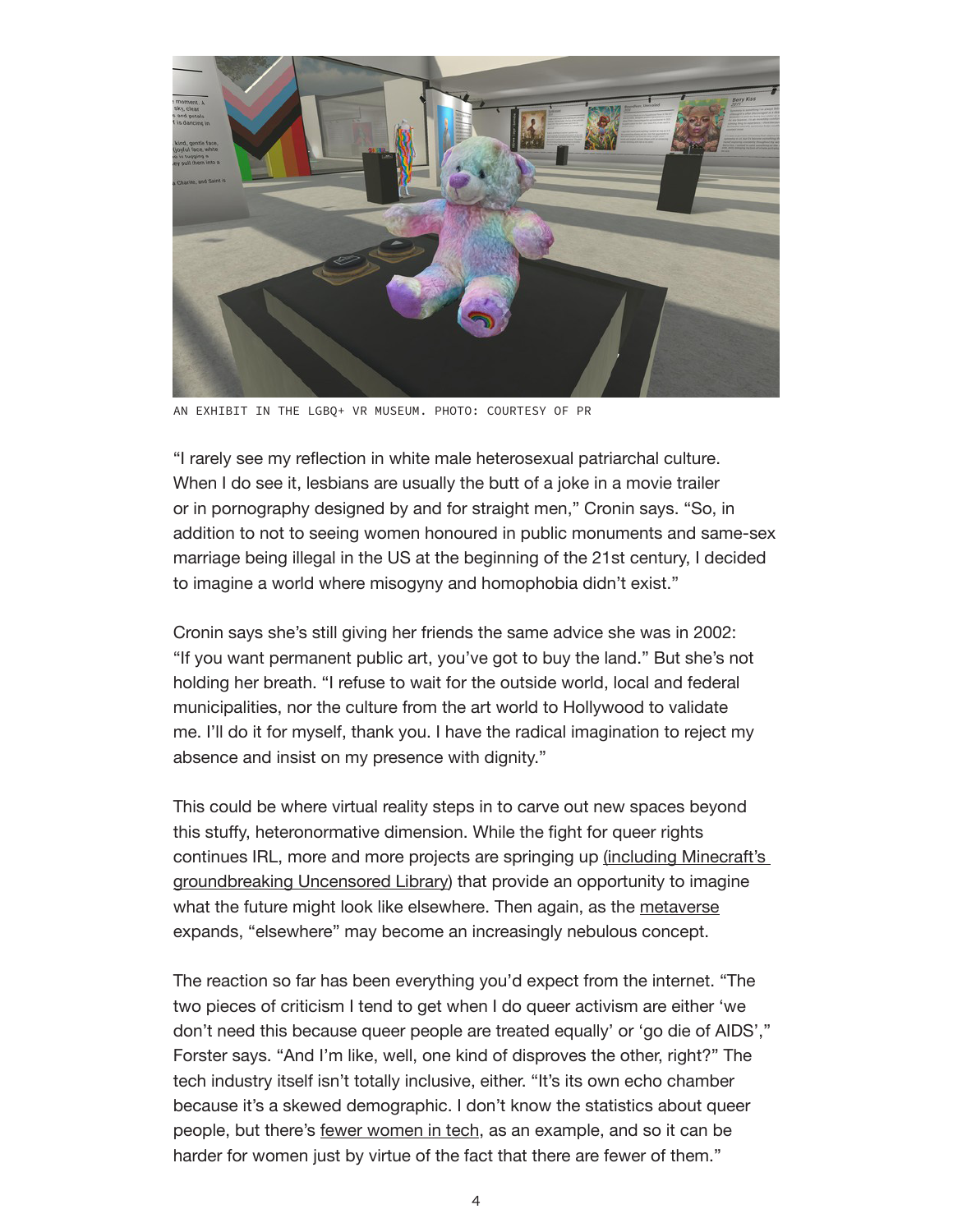Nonetheless, the museum is turning out to be something of an international success. This month the project won the New Voices Award at Tribeca Festival in New York, where the experience has been augmented by a biometric element – the user wears a device with electrodes that can measure heart rate and skin conductivity, which translates into emotional arousal and engagement with the content. In October, Forster and her team will be working with the Danish consulate in New York to stage a New York version of the museum, set to exhibit at the High Line.